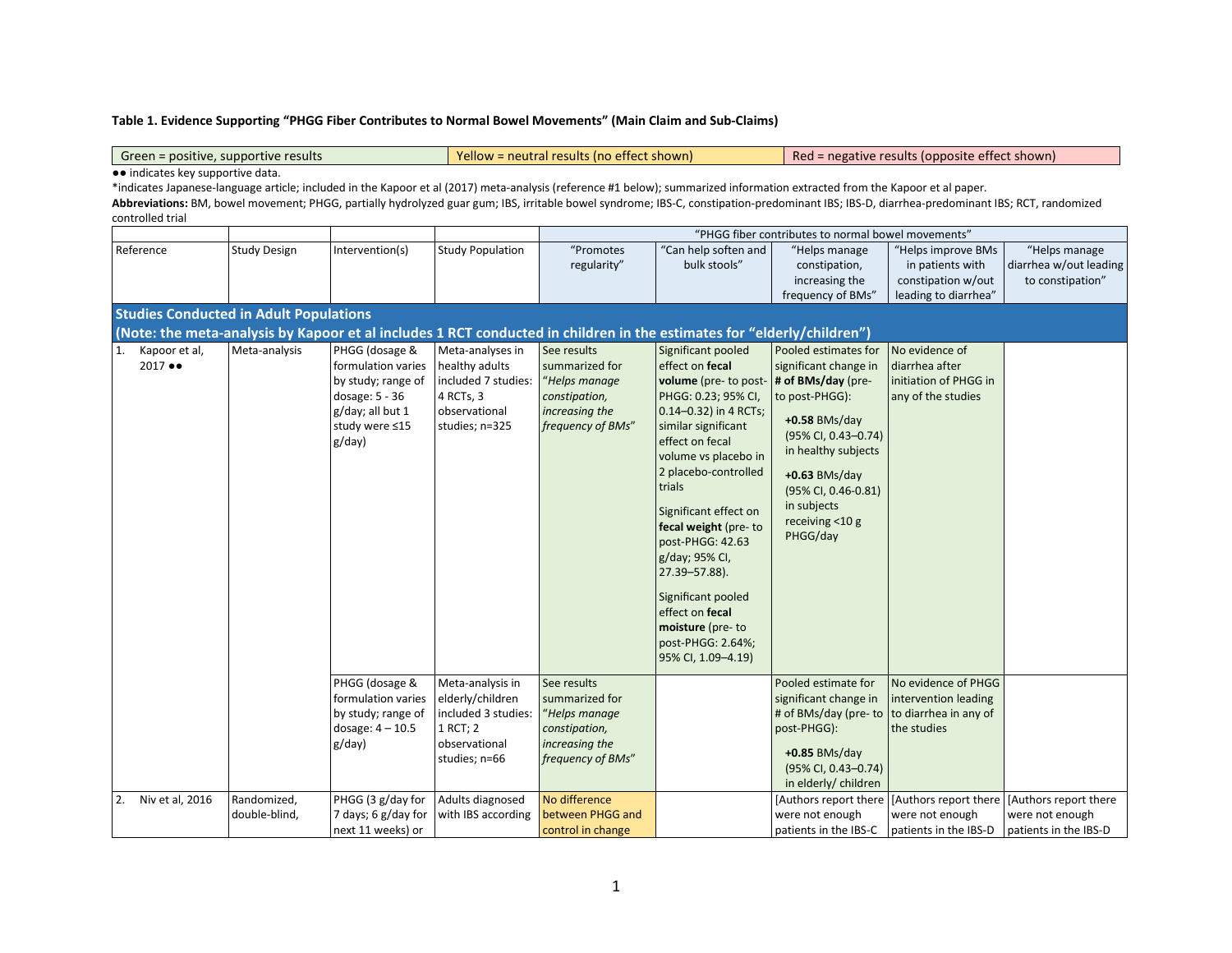|                                |                                  |                                               |                         |                                               |                            | "PHGG fiber contributes to normal bowel movements" |                       |                        |
|--------------------------------|----------------------------------|-----------------------------------------------|-------------------------|-----------------------------------------------|----------------------------|----------------------------------------------------|-----------------------|------------------------|
| Reference                      | <b>Study Design</b>              | Intervention(s)                               | <b>Study Population</b> | "Promotes                                     | "Can help soften and       | "Helps manage                                      | "Helps improve BMs    | "Helps manage          |
|                                |                                  |                                               |                         | regularity"                                   | bulk stools"               | constipation,                                      | in patients with      | diarrhea w/out leading |
|                                |                                  |                                               |                         |                                               |                            | increasing the                                     | constipation w/out    | to constipation"       |
|                                |                                  |                                               |                         |                                               |                            | frequency of BMs"                                  | leading to diarrhea"  |                        |
|                                | placebo-                         | maltodextrin                                  | to Rome III criteria;   | from baseline for                             |                            | sub-group to do sub-                               | sub-group to do sub-  | sub-group to do sub-   |
|                                | controlled study                 | (control)                                     | $n = 108$               | BMs/week: -0.8 ±                              |                            | group analyses]                                    | group analyses]       | group analyses)]       |
|                                |                                  |                                               |                         | 5.1 (PHGG); $-0.4 \pm$                        |                            |                                                    |                       |                        |
|                                |                                  |                                               |                         | 4.1 (control). Note                           |                            |                                                    |                       |                        |
|                                |                                  |                                               |                         | that mean baseline #                          |                            |                                                    |                       |                        |
|                                |                                  |                                               |                         | of BMs/week was                               |                            |                                                    |                       |                        |
|                                |                                  |                                               |                         | relatively high (13.4                         |                            |                                                    |                       |                        |
|                                |                                  |                                               |                         | in PHGG; 13.7 in                              |                            |                                                    |                       |                        |
|                                |                                  |                                               |                         | control), with little                         |                            |                                                    |                       |                        |
|                                |                                  |                                               |                         | room to increase (or                          |                            |                                                    |                       |                        |
|                                |                                  |                                               |                         | desire for increase)<br>from an intervention. |                            |                                                    |                       |                        |
|                                |                                  |                                               |                         | This baseline value is                        |                            |                                                    |                       |                        |
|                                |                                  |                                               |                         | consistent with the                           |                            |                                                    |                       |                        |
|                                |                                  |                                               |                         | majority of patients                          |                            |                                                    |                       |                        |
|                                |                                  |                                               |                         | having either IBS-                            |                            |                                                    |                       |                        |
|                                |                                  |                                               |                         | mixed or IBS-D,                               |                            |                                                    |                       |                        |
|                                |                                  |                                               |                         | rather than IBS-C.                            |                            |                                                    |                       |                        |
| 3.<br>Russo et al,             | Open-label, single-              | PHGG; patients                                | Adults with IBS-C;      | See results                                   | <b>Mean Bristol scores</b> | Mean # of BMs/day                                  | No evidence that      |                        |
| 2015                           | arm study                        | instructed to take                            | $n=68$                  | summarized for                                | improved after PHGG        | increased after PHGG                               | PHGG intervention     |                        |
|                                |                                  | PHGG after                                    |                         | "Helps manage                                 | (vs run-in period;         | (vs run-in period;                                 | resulted in diarrhea  |                        |
|                                |                                  | breakfast every                               |                         | constipation,                                 | from $1.97 \pm 0.96$ to    | from $0.38 \pm 0.22$ to                            |                       |                        |
|                                |                                  | day in a glass of                             |                         | increasing the                                | $2.8 \pm 0.6$ , p<0.05);   | $0.51 \pm 0.20$ , p<0.05);                         |                       |                        |
|                                |                                  | water (dosage info                            |                         | frequency of BMs"                             | also improved in all       | reduction in mean                                  |                       |                        |
|                                |                                  | not provided by                               |                         |                                               | subgroups analyzed         | colonic transit time                               |                       |                        |
|                                |                                  | authors) for 4                                |                         |                                               | by gender, age, and        | after PHGG (p<0.05);                               |                       |                        |
|                                |                                  | weeks                                         |                         |                                               | BMI (P<0.05).              | reduction in use of                                |                       |                        |
|                                |                                  |                                               |                         |                                               |                            | laxatives/enemas                                   |                       |                        |
|                                |                                  |                                               |                         | See results                                   | After 4 weeks of           | (p<0.05)<br>Increase in median                     | <b>Bristol scores</b> |                        |
| Polymeros et al,<br>4.<br>2014 | Open-label, single-<br>arm study | PHGG 5 g/day for 4 Adults with IBS-C<br>weeks | (per Rome III);         | summarized for                                | PHGG, median (IQR)         | (IQR) # of complete                                | indicated normal      |                        |
|                                |                                  |                                               | n=39 completers         | "Helps manage                                 | <b>Bristol score was</b>   | spontaneous BMs                                    | stool consistency     |                        |
|                                |                                  |                                               |                         | constipation,                                 | increased from             | from $0(0-0)/$ week                                | after PHGG            |                        |
|                                |                                  |                                               |                         | increasing the                                | baseline by almost 2       | pretreatment to 1.25                               | intervention; no      |                        |
|                                |                                  |                                               |                         | frequency of BMs"                             | units: pre-treatment:      | (0.25-3)/week post-                                | episodes of diarrhea  |                        |
|                                |                                  |                                               |                         | and "Helps improve                            | $1.8$ (1.8-2.5) vs post-   | treatment ( $p<0.001$ );                           | reported (no serious  |                        |
|                                |                                  |                                               |                         | <b>BMs in patients with</b>                   | treatment: 3.7 (3.4-       | increase in median                                 | adverse events        |                        |
|                                |                                  |                                               |                         | constipation w/out                            | 4.5), P<0.001              | $(IQR)$ # of                                       | reported and only 6   |                        |
|                                |                                  |                                               |                         | leading to diarrhea"                          |                            | spontaneous BMs                                    | adverse events [none  |                        |
|                                |                                  |                                               |                         |                                               |                            | from 1.5 (0-2.5) pre-                              | diarrhea] reported)   |                        |
|                                |                                  |                                               |                         |                                               |                            | treatment to 4.75                                  |                       |                        |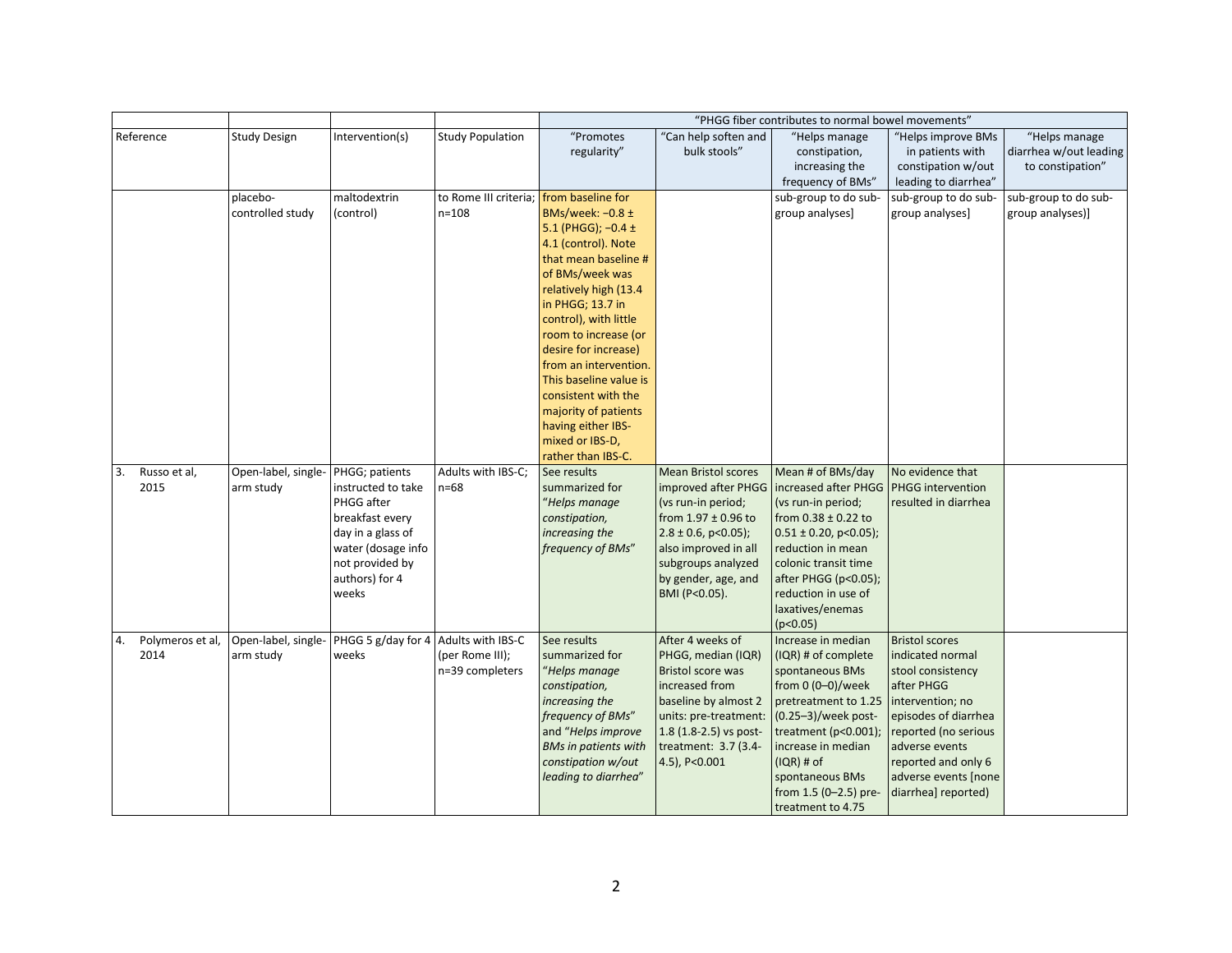| "Promotes<br><b>Study Design</b><br><b>Study Population</b><br>"Can help soften and<br>"Helps improve BMs<br>"Helps manage<br>Intervention(s)<br>"Helps manage<br>bulk stools"<br>regularity"<br>diarrhea w/out leading<br>constipation,<br>in patients with<br>increasing the<br>constipation w/out<br>to constipation"<br>frequency of BMs"<br>leading to diarrhea"<br>(2.25–6.75) post-<br>treatment (p<0.001)<br>Tanaka, 2013 *<br>Open-label, single-<br>PHGG 12 g/day for<br><b>Fecal defecation</b><br>Hospitalized<br>See results<br>arm study<br>1 week<br>elderly adults using summarized for<br>frequency improved<br>laxatives; n=14<br>"Helps manage<br>$(p < 0.05)$ , even as<br>constipation,<br>consumption of<br>increasing the<br>laxative aids declined<br>frequency of BMs"<br>Open-label, single-<br>PHGG 10.5 g/day<br>Elderly adults with<br>Fecal defecation<br>Ishihara et al,<br>See results<br>2012 *<br>for 24 weeks<br>senility; n-21<br>summarized for<br>arm study<br>frequency improved<br>"Helps manage<br>to 5.3 times/week<br>constipation,<br>during PHGG<br>increasing the<br>ingestion; decreased<br>frequency of BMs"<br>to 4.8 times/week<br>when PHGG was<br>discontinued<br>PHGG 10 g/day for<br>Maeda et al,<br>Open-label, single-<br><b>Constipation scores</b><br>Maintenance<br>2012<br>6 weeks<br>decreased after<br>arm study<br>dialysis patients<br>PHGG (from 7.9 to<br>with constipation;<br>mean age 70<br>5.0; p<0.01); post-<br>PHGG score indicates<br>years; n=35<br>amelioration of<br>constipation<br>PHGG 7 g/day for 4 Frail elderly with<br>Fecal defecation<br>Inoue & Kato,<br>Open-label, single-<br>See results<br>2009 *<br>summarized for<br>frequency increased<br>arm study<br>weeks<br>constipation; n=14<br>significantly<br>"Helps manage<br>constipation,<br>increasing the<br>frequency of BMs"<br>PHGG 5.2 g/day for Healthy adults;<br>PHGG increased<br>Randomized,<br>See results<br>PHGG increased fecal<br>No evidence that<br>Nakagawa et al,<br>2008 *<br>placebo-<br>2 weeks<br>$n=50$<br>summarized for<br>volume ( $p < 0.05$ )<br>$(p<0.01)$ fecal<br>PHGG intervention<br>controlled<br>"Helps manage<br>defecation frequency<br>resulted in diarrhea<br>constipation,<br>from $3.88 \pm 0.17$ at<br>crossover study<br>increasing the<br>baseline to 4.66 $\pm$<br>frequency of BMs"<br>0.23 times/week<br>after the 1st week<br>and $5.34 \pm 0.26$ after<br>the 2nd week<br>ORS + 25 g PHGG;<br>No significant<br>Randomized<br>Adults males with |                      |                  |                  |                   | "PHGG fiber contributes to normal bowel movements" |  |  |  |                         |  |
|-----------------------------------------------------------------------------------------------------------------------------------------------------------------------------------------------------------------------------------------------------------------------------------------------------------------------------------------------------------------------------------------------------------------------------------------------------------------------------------------------------------------------------------------------------------------------------------------------------------------------------------------------------------------------------------------------------------------------------------------------------------------------------------------------------------------------------------------------------------------------------------------------------------------------------------------------------------------------------------------------------------------------------------------------------------------------------------------------------------------------------------------------------------------------------------------------------------------------------------------------------------------------------------------------------------------------------------------------------------------------------------------------------------------------------------------------------------------------------------------------------------------------------------------------------------------------------------------------------------------------------------------------------------------------------------------------------------------------------------------------------------------------------------------------------------------------------------------------------------------------------------------------------------------------------------------------------------------------------------------------------------------------------------------------------------------------------------------------------------------------------------------------------------------------------------------------------------------------------------------------------------------------------------------------------------------------------------------------------------------------------------------------------------------------------------------------------------------------------------------------------------------------------------------------|----------------------|------------------|------------------|-------------------|----------------------------------------------------|--|--|--|-------------------------|--|
|                                                                                                                                                                                                                                                                                                                                                                                                                                                                                                                                                                                                                                                                                                                                                                                                                                                                                                                                                                                                                                                                                                                                                                                                                                                                                                                                                                                                                                                                                                                                                                                                                                                                                                                                                                                                                                                                                                                                                                                                                                                                                                                                                                                                                                                                                                                                                                                                                                                                                                                                               | Reference            |                  |                  |                   |                                                    |  |  |  |                         |  |
|                                                                                                                                                                                                                                                                                                                                                                                                                                                                                                                                                                                                                                                                                                                                                                                                                                                                                                                                                                                                                                                                                                                                                                                                                                                                                                                                                                                                                                                                                                                                                                                                                                                                                                                                                                                                                                                                                                                                                                                                                                                                                                                                                                                                                                                                                                                                                                                                                                                                                                                                               |                      |                  |                  |                   |                                                    |  |  |  |                         |  |
|                                                                                                                                                                                                                                                                                                                                                                                                                                                                                                                                                                                                                                                                                                                                                                                                                                                                                                                                                                                                                                                                                                                                                                                                                                                                                                                                                                                                                                                                                                                                                                                                                                                                                                                                                                                                                                                                                                                                                                                                                                                                                                                                                                                                                                                                                                                                                                                                                                                                                                                                               |                      |                  |                  |                   |                                                    |  |  |  |                         |  |
|                                                                                                                                                                                                                                                                                                                                                                                                                                                                                                                                                                                                                                                                                                                                                                                                                                                                                                                                                                                                                                                                                                                                                                                                                                                                                                                                                                                                                                                                                                                                                                                                                                                                                                                                                                                                                                                                                                                                                                                                                                                                                                                                                                                                                                                                                                                                                                                                                                                                                                                                               |                      |                  |                  |                   |                                                    |  |  |  |                         |  |
|                                                                                                                                                                                                                                                                                                                                                                                                                                                                                                                                                                                                                                                                                                                                                                                                                                                                                                                                                                                                                                                                                                                                                                                                                                                                                                                                                                                                                                                                                                                                                                                                                                                                                                                                                                                                                                                                                                                                                                                                                                                                                                                                                                                                                                                                                                                                                                                                                                                                                                                                               |                      |                  |                  |                   |                                                    |  |  |  |                         |  |
|                                                                                                                                                                                                                                                                                                                                                                                                                                                                                                                                                                                                                                                                                                                                                                                                                                                                                                                                                                                                                                                                                                                                                                                                                                                                                                                                                                                                                                                                                                                                                                                                                                                                                                                                                                                                                                                                                                                                                                                                                                                                                                                                                                                                                                                                                                                                                                                                                                                                                                                                               |                      |                  |                  |                   |                                                    |  |  |  |                         |  |
|                                                                                                                                                                                                                                                                                                                                                                                                                                                                                                                                                                                                                                                                                                                                                                                                                                                                                                                                                                                                                                                                                                                                                                                                                                                                                                                                                                                                                                                                                                                                                                                                                                                                                                                                                                                                                                                                                                                                                                                                                                                                                                                                                                                                                                                                                                                                                                                                                                                                                                                                               | 5.                   |                  |                  |                   |                                                    |  |  |  |                         |  |
|                                                                                                                                                                                                                                                                                                                                                                                                                                                                                                                                                                                                                                                                                                                                                                                                                                                                                                                                                                                                                                                                                                                                                                                                                                                                                                                                                                                                                                                                                                                                                                                                                                                                                                                                                                                                                                                                                                                                                                                                                                                                                                                                                                                                                                                                                                                                                                                                                                                                                                                                               |                      |                  |                  |                   |                                                    |  |  |  |                         |  |
|                                                                                                                                                                                                                                                                                                                                                                                                                                                                                                                                                                                                                                                                                                                                                                                                                                                                                                                                                                                                                                                                                                                                                                                                                                                                                                                                                                                                                                                                                                                                                                                                                                                                                                                                                                                                                                                                                                                                                                                                                                                                                                                                                                                                                                                                                                                                                                                                                                                                                                                                               |                      |                  |                  |                   |                                                    |  |  |  |                         |  |
|                                                                                                                                                                                                                                                                                                                                                                                                                                                                                                                                                                                                                                                                                                                                                                                                                                                                                                                                                                                                                                                                                                                                                                                                                                                                                                                                                                                                                                                                                                                                                                                                                                                                                                                                                                                                                                                                                                                                                                                                                                                                                                                                                                                                                                                                                                                                                                                                                                                                                                                                               |                      |                  |                  |                   |                                                    |  |  |  |                         |  |
|                                                                                                                                                                                                                                                                                                                                                                                                                                                                                                                                                                                                                                                                                                                                                                                                                                                                                                                                                                                                                                                                                                                                                                                                                                                                                                                                                                                                                                                                                                                                                                                                                                                                                                                                                                                                                                                                                                                                                                                                                                                                                                                                                                                                                                                                                                                                                                                                                                                                                                                                               |                      |                  |                  |                   |                                                    |  |  |  |                         |  |
|                                                                                                                                                                                                                                                                                                                                                                                                                                                                                                                                                                                                                                                                                                                                                                                                                                                                                                                                                                                                                                                                                                                                                                                                                                                                                                                                                                                                                                                                                                                                                                                                                                                                                                                                                                                                                                                                                                                                                                                                                                                                                                                                                                                                                                                                                                                                                                                                                                                                                                                                               |                      |                  |                  |                   |                                                    |  |  |  |                         |  |
|                                                                                                                                                                                                                                                                                                                                                                                                                                                                                                                                                                                                                                                                                                                                                                                                                                                                                                                                                                                                                                                                                                                                                                                                                                                                                                                                                                                                                                                                                                                                                                                                                                                                                                                                                                                                                                                                                                                                                                                                                                                                                                                                                                                                                                                                                                                                                                                                                                                                                                                                               | 6.                   |                  |                  |                   |                                                    |  |  |  |                         |  |
|                                                                                                                                                                                                                                                                                                                                                                                                                                                                                                                                                                                                                                                                                                                                                                                                                                                                                                                                                                                                                                                                                                                                                                                                                                                                                                                                                                                                                                                                                                                                                                                                                                                                                                                                                                                                                                                                                                                                                                                                                                                                                                                                                                                                                                                                                                                                                                                                                                                                                                                                               |                      |                  |                  |                   |                                                    |  |  |  |                         |  |
|                                                                                                                                                                                                                                                                                                                                                                                                                                                                                                                                                                                                                                                                                                                                                                                                                                                                                                                                                                                                                                                                                                                                                                                                                                                                                                                                                                                                                                                                                                                                                                                                                                                                                                                                                                                                                                                                                                                                                                                                                                                                                                                                                                                                                                                                                                                                                                                                                                                                                                                                               |                      |                  |                  |                   |                                                    |  |  |  |                         |  |
|                                                                                                                                                                                                                                                                                                                                                                                                                                                                                                                                                                                                                                                                                                                                                                                                                                                                                                                                                                                                                                                                                                                                                                                                                                                                                                                                                                                                                                                                                                                                                                                                                                                                                                                                                                                                                                                                                                                                                                                                                                                                                                                                                                                                                                                                                                                                                                                                                                                                                                                                               |                      |                  |                  |                   |                                                    |  |  |  |                         |  |
|                                                                                                                                                                                                                                                                                                                                                                                                                                                                                                                                                                                                                                                                                                                                                                                                                                                                                                                                                                                                                                                                                                                                                                                                                                                                                                                                                                                                                                                                                                                                                                                                                                                                                                                                                                                                                                                                                                                                                                                                                                                                                                                                                                                                                                                                                                                                                                                                                                                                                                                                               |                      |                  |                  |                   |                                                    |  |  |  |                         |  |
|                                                                                                                                                                                                                                                                                                                                                                                                                                                                                                                                                                                                                                                                                                                                                                                                                                                                                                                                                                                                                                                                                                                                                                                                                                                                                                                                                                                                                                                                                                                                                                                                                                                                                                                                                                                                                                                                                                                                                                                                                                                                                                                                                                                                                                                                                                                                                                                                                                                                                                                                               |                      |                  |                  |                   |                                                    |  |  |  |                         |  |
|                                                                                                                                                                                                                                                                                                                                                                                                                                                                                                                                                                                                                                                                                                                                                                                                                                                                                                                                                                                                                                                                                                                                                                                                                                                                                                                                                                                                                                                                                                                                                                                                                                                                                                                                                                                                                                                                                                                                                                                                                                                                                                                                                                                                                                                                                                                                                                                                                                                                                                                                               |                      |                  |                  |                   |                                                    |  |  |  |                         |  |
|                                                                                                                                                                                                                                                                                                                                                                                                                                                                                                                                                                                                                                                                                                                                                                                                                                                                                                                                                                                                                                                                                                                                                                                                                                                                                                                                                                                                                                                                                                                                                                                                                                                                                                                                                                                                                                                                                                                                                                                                                                                                                                                                                                                                                                                                                                                                                                                                                                                                                                                                               |                      |                  |                  |                   |                                                    |  |  |  |                         |  |
|                                                                                                                                                                                                                                                                                                                                                                                                                                                                                                                                                                                                                                                                                                                                                                                                                                                                                                                                                                                                                                                                                                                                                                                                                                                                                                                                                                                                                                                                                                                                                                                                                                                                                                                                                                                                                                                                                                                                                                                                                                                                                                                                                                                                                                                                                                                                                                                                                                                                                                                                               | 7.                   |                  |                  |                   |                                                    |  |  |  |                         |  |
|                                                                                                                                                                                                                                                                                                                                                                                                                                                                                                                                                                                                                                                                                                                                                                                                                                                                                                                                                                                                                                                                                                                                                                                                                                                                                                                                                                                                                                                                                                                                                                                                                                                                                                                                                                                                                                                                                                                                                                                                                                                                                                                                                                                                                                                                                                                                                                                                                                                                                                                                               |                      |                  |                  |                   |                                                    |  |  |  |                         |  |
|                                                                                                                                                                                                                                                                                                                                                                                                                                                                                                                                                                                                                                                                                                                                                                                                                                                                                                                                                                                                                                                                                                                                                                                                                                                                                                                                                                                                                                                                                                                                                                                                                                                                                                                                                                                                                                                                                                                                                                                                                                                                                                                                                                                                                                                                                                                                                                                                                                                                                                                                               |                      |                  |                  |                   |                                                    |  |  |  |                         |  |
|                                                                                                                                                                                                                                                                                                                                                                                                                                                                                                                                                                                                                                                                                                                                                                                                                                                                                                                                                                                                                                                                                                                                                                                                                                                                                                                                                                                                                                                                                                                                                                                                                                                                                                                                                                                                                                                                                                                                                                                                                                                                                                                                                                                                                                                                                                                                                                                                                                                                                                                                               |                      |                  |                  |                   |                                                    |  |  |  |                         |  |
|                                                                                                                                                                                                                                                                                                                                                                                                                                                                                                                                                                                                                                                                                                                                                                                                                                                                                                                                                                                                                                                                                                                                                                                                                                                                                                                                                                                                                                                                                                                                                                                                                                                                                                                                                                                                                                                                                                                                                                                                                                                                                                                                                                                                                                                                                                                                                                                                                                                                                                                                               |                      |                  |                  |                   |                                                    |  |  |  |                         |  |
|                                                                                                                                                                                                                                                                                                                                                                                                                                                                                                                                                                                                                                                                                                                                                                                                                                                                                                                                                                                                                                                                                                                                                                                                                                                                                                                                                                                                                                                                                                                                                                                                                                                                                                                                                                                                                                                                                                                                                                                                                                                                                                                                                                                                                                                                                                                                                                                                                                                                                                                                               |                      |                  |                  |                   |                                                    |  |  |  |                         |  |
|                                                                                                                                                                                                                                                                                                                                                                                                                                                                                                                                                                                                                                                                                                                                                                                                                                                                                                                                                                                                                                                                                                                                                                                                                                                                                                                                                                                                                                                                                                                                                                                                                                                                                                                                                                                                                                                                                                                                                                                                                                                                                                                                                                                                                                                                                                                                                                                                                                                                                                                                               |                      |                  |                  |                   |                                                    |  |  |  |                         |  |
|                                                                                                                                                                                                                                                                                                                                                                                                                                                                                                                                                                                                                                                                                                                                                                                                                                                                                                                                                                                                                                                                                                                                                                                                                                                                                                                                                                                                                                                                                                                                                                                                                                                                                                                                                                                                                                                                                                                                                                                                                                                                                                                                                                                                                                                                                                                                                                                                                                                                                                                                               | 8.                   |                  |                  |                   |                                                    |  |  |  |                         |  |
|                                                                                                                                                                                                                                                                                                                                                                                                                                                                                                                                                                                                                                                                                                                                                                                                                                                                                                                                                                                                                                                                                                                                                                                                                                                                                                                                                                                                                                                                                                                                                                                                                                                                                                                                                                                                                                                                                                                                                                                                                                                                                                                                                                                                                                                                                                                                                                                                                                                                                                                                               |                      |                  |                  |                   |                                                    |  |  |  |                         |  |
|                                                                                                                                                                                                                                                                                                                                                                                                                                                                                                                                                                                                                                                                                                                                                                                                                                                                                                                                                                                                                                                                                                                                                                                                                                                                                                                                                                                                                                                                                                                                                                                                                                                                                                                                                                                                                                                                                                                                                                                                                                                                                                                                                                                                                                                                                                                                                                                                                                                                                                                                               |                      |                  |                  |                   |                                                    |  |  |  |                         |  |
|                                                                                                                                                                                                                                                                                                                                                                                                                                                                                                                                                                                                                                                                                                                                                                                                                                                                                                                                                                                                                                                                                                                                                                                                                                                                                                                                                                                                                                                                                                                                                                                                                                                                                                                                                                                                                                                                                                                                                                                                                                                                                                                                                                                                                                                                                                                                                                                                                                                                                                                                               |                      |                  |                  |                   |                                                    |  |  |  |                         |  |
|                                                                                                                                                                                                                                                                                                                                                                                                                                                                                                                                                                                                                                                                                                                                                                                                                                                                                                                                                                                                                                                                                                                                                                                                                                                                                                                                                                                                                                                                                                                                                                                                                                                                                                                                                                                                                                                                                                                                                                                                                                                                                                                                                                                                                                                                                                                                                                                                                                                                                                                                               |                      |                  |                  |                   |                                                    |  |  |  |                         |  |
|                                                                                                                                                                                                                                                                                                                                                                                                                                                                                                                                                                                                                                                                                                                                                                                                                                                                                                                                                                                                                                                                                                                                                                                                                                                                                                                                                                                                                                                                                                                                                                                                                                                                                                                                                                                                                                                                                                                                                                                                                                                                                                                                                                                                                                                                                                                                                                                                                                                                                                                                               |                      |                  |                  |                   |                                                    |  |  |  |                         |  |
|                                                                                                                                                                                                                                                                                                                                                                                                                                                                                                                                                                                                                                                                                                                                                                                                                                                                                                                                                                                                                                                                                                                                                                                                                                                                                                                                                                                                                                                                                                                                                                                                                                                                                                                                                                                                                                                                                                                                                                                                                                                                                                                                                                                                                                                                                                                                                                                                                                                                                                                                               | 9.                   |                  |                  |                   |                                                    |  |  |  |                         |  |
|                                                                                                                                                                                                                                                                                                                                                                                                                                                                                                                                                                                                                                                                                                                                                                                                                                                                                                                                                                                                                                                                                                                                                                                                                                                                                                                                                                                                                                                                                                                                                                                                                                                                                                                                                                                                                                                                                                                                                                                                                                                                                                                                                                                                                                                                                                                                                                                                                                                                                                                                               |                      |                  |                  |                   |                                                    |  |  |  |                         |  |
|                                                                                                                                                                                                                                                                                                                                                                                                                                                                                                                                                                                                                                                                                                                                                                                                                                                                                                                                                                                                                                                                                                                                                                                                                                                                                                                                                                                                                                                                                                                                                                                                                                                                                                                                                                                                                                                                                                                                                                                                                                                                                                                                                                                                                                                                                                                                                                                                                                                                                                                                               |                      |                  |                  |                   |                                                    |  |  |  |                         |  |
|                                                                                                                                                                                                                                                                                                                                                                                                                                                                                                                                                                                                                                                                                                                                                                                                                                                                                                                                                                                                                                                                                                                                                                                                                                                                                                                                                                                                                                                                                                                                                                                                                                                                                                                                                                                                                                                                                                                                                                                                                                                                                                                                                                                                                                                                                                                                                                                                                                                                                                                                               |                      |                  |                  |                   |                                                    |  |  |  |                         |  |
|                                                                                                                                                                                                                                                                                                                                                                                                                                                                                                                                                                                                                                                                                                                                                                                                                                                                                                                                                                                                                                                                                                                                                                                                                                                                                                                                                                                                                                                                                                                                                                                                                                                                                                                                                                                                                                                                                                                                                                                                                                                                                                                                                                                                                                                                                                                                                                                                                                                                                                                                               |                      |                  |                  |                   |                                                    |  |  |  |                         |  |
|                                                                                                                                                                                                                                                                                                                                                                                                                                                                                                                                                                                                                                                                                                                                                                                                                                                                                                                                                                                                                                                                                                                                                                                                                                                                                                                                                                                                                                                                                                                                                                                                                                                                                                                                                                                                                                                                                                                                                                                                                                                                                                                                                                                                                                                                                                                                                                                                                                                                                                                                               |                      |                  |                  |                   |                                                    |  |  |  |                         |  |
|                                                                                                                                                                                                                                                                                                                                                                                                                                                                                                                                                                                                                                                                                                                                                                                                                                                                                                                                                                                                                                                                                                                                                                                                                                                                                                                                                                                                                                                                                                                                                                                                                                                                                                                                                                                                                                                                                                                                                                                                                                                                                                                                                                                                                                                                                                                                                                                                                                                                                                                                               |                      |                  |                  |                   |                                                    |  |  |  |                         |  |
|                                                                                                                                                                                                                                                                                                                                                                                                                                                                                                                                                                                                                                                                                                                                                                                                                                                                                                                                                                                                                                                                                                                                                                                                                                                                                                                                                                                                                                                                                                                                                                                                                                                                                                                                                                                                                                                                                                                                                                                                                                                                                                                                                                                                                                                                                                                                                                                                                                                                                                                                               |                      |                  |                  |                   |                                                    |  |  |  |                         |  |
|                                                                                                                                                                                                                                                                                                                                                                                                                                                                                                                                                                                                                                                                                                                                                                                                                                                                                                                                                                                                                                                                                                                                                                                                                                                                                                                                                                                                                                                                                                                                                                                                                                                                                                                                                                                                                                                                                                                                                                                                                                                                                                                                                                                                                                                                                                                                                                                                                                                                                                                                               |                      |                  |                  |                   |                                                    |  |  |  |                         |  |
|                                                                                                                                                                                                                                                                                                                                                                                                                                                                                                                                                                                                                                                                                                                                                                                                                                                                                                                                                                                                                                                                                                                                                                                                                                                                                                                                                                                                                                                                                                                                                                                                                                                                                                                                                                                                                                                                                                                                                                                                                                                                                                                                                                                                                                                                                                                                                                                                                                                                                                                                               | 10. Alam et al, 2008 |                  |                  |                   |                                                    |  |  |  |                         |  |
|                                                                                                                                                                                                                                                                                                                                                                                                                                                                                                                                                                                                                                                                                                                                                                                                                                                                                                                                                                                                                                                                                                                                                                                                                                                                                                                                                                                                                                                                                                                                                                                                                                                                                                                                                                                                                                                                                                                                                                                                                                                                                                                                                                                                                                                                                                                                                                                                                                                                                                                                               |                      | controlled trial | ORS + 50 g PHGG, | cholera, ages 18- |                                                    |  |  |  | differences in diarrhea |  |
| or ORS alone<br>55 years, with<br>duration and mean                                                                                                                                                                                                                                                                                                                                                                                                                                                                                                                                                                                                                                                                                                                                                                                                                                                                                                                                                                                                                                                                                                                                                                                                                                                                                                                                                                                                                                                                                                                                                                                                                                                                                                                                                                                                                                                                                                                                                                                                                                                                                                                                                                                                                                                                                                                                                                                                                                                                                           |                      |                  |                  |                   |                                                    |  |  |  |                         |  |
| (control)<br>watery diarrhea<br>stool weight during                                                                                                                                                                                                                                                                                                                                                                                                                                                                                                                                                                                                                                                                                                                                                                                                                                                                                                                                                                                                                                                                                                                                                                                                                                                                                                                                                                                                                                                                                                                                                                                                                                                                                                                                                                                                                                                                                                                                                                                                                                                                                                                                                                                                                                                                                                                                                                                                                                                                                           |                      |                  |                  |                   |                                                    |  |  |  |                         |  |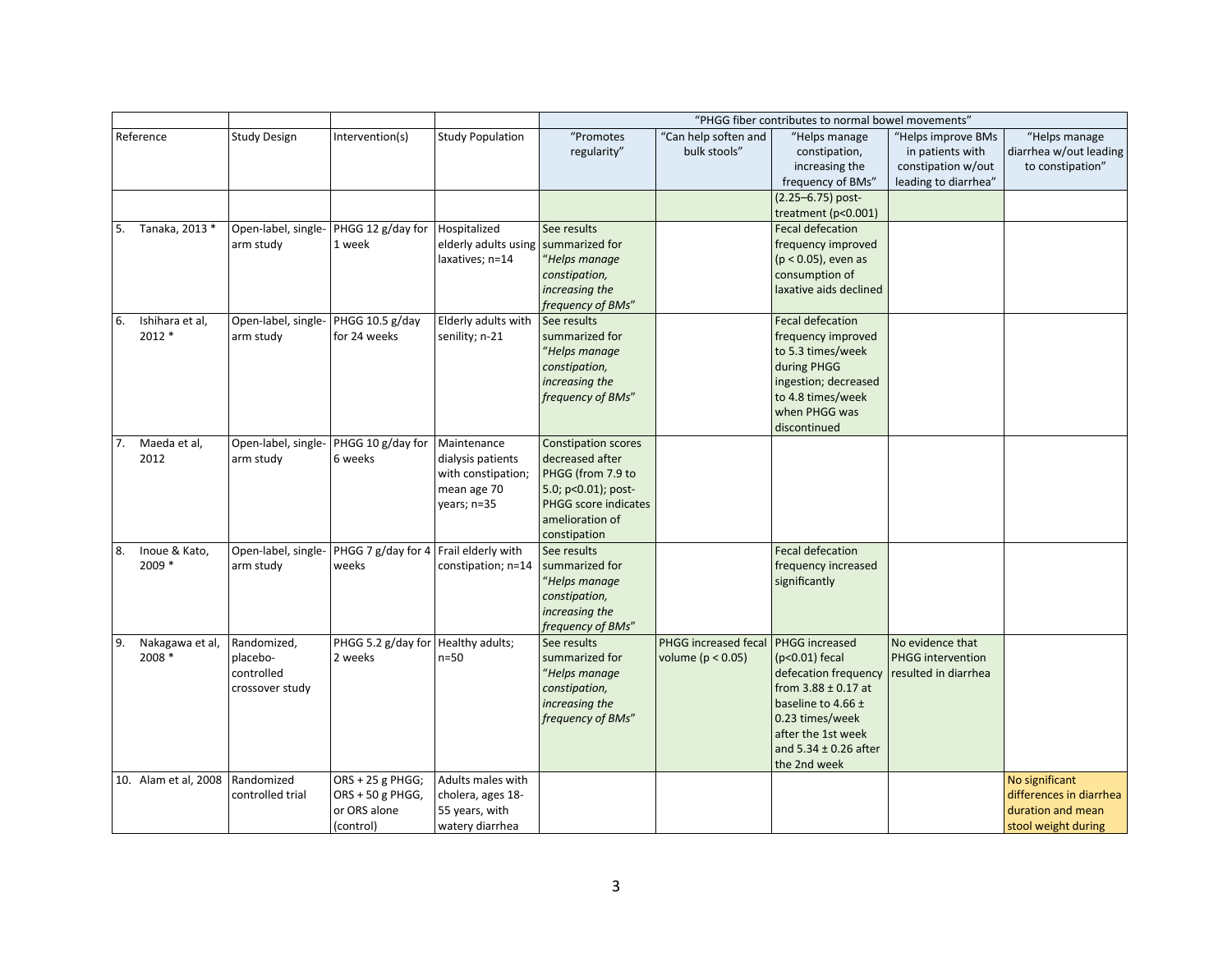|                      |                     |                                       |                         |                      |                        | "PHGG fiber contributes to normal bowel movements" |                      |                                                      |
|----------------------|---------------------|---------------------------------------|-------------------------|----------------------|------------------------|----------------------------------------------------|----------------------|------------------------------------------------------|
| Reference            | <b>Study Design</b> | Intervention(s)                       | <b>Study Population</b> | "Promotes            | "Can help soften and   | "Helps manage                                      | "Helps improve BMs   | "Helps manage                                        |
|                      |                     |                                       |                         | regularity"          | bulk stools"           | constipation,                                      | in patients with     | diarrhea w/out leading                               |
|                      |                     |                                       |                         |                      |                        | increasing the                                     | constipation w/out   | to constipation"                                     |
|                      |                     |                                       |                         |                      |                        | frequency of BMs"                                  | leading to diarrhea" |                                                      |
|                      |                     |                                       | <24 hours, severe       |                      |                        |                                                    |                      | the first and second 24                              |
|                      |                     |                                       | dehydration;            |                      |                        |                                                    |                      | hours. In subgroup                                   |
|                      |                     |                                       | $n = 195$               |                      |                        |                                                    |                      | analysis excluding very                              |
|                      |                     |                                       |                         |                      |                        |                                                    |                      | high purging patients,                               |
|                      |                     |                                       |                         |                      |                        |                                                    |                      | stool weight was                                     |
|                      |                     |                                       |                         |                      |                        |                                                    |                      | significantly reduced in                             |
|                      |                     |                                       |                         |                      |                        |                                                    |                      | the first 24 hours in                                |
|                      |                     |                                       |                         |                      |                        |                                                    |                      | both groups receiving                                |
|                      |                     |                                       |                         |                      |                        |                                                    |                      | PHGG (PHGG 25 g, 136                                 |
|                      |                     |                                       |                         |                      |                        |                                                    |                      | ± 68 vs PHGG 50 g, 144<br>$±$ 49 vs control, 176 $±$ |
|                      |                     |                                       |                         |                      |                        |                                                    |                      | 43, p=0.01)                                          |
| 11. Belo et al, 2008 |                     | Randomized, blind High fiber diet (30 | Hospitalized            | No additional effect | No additional effect   | High fiber diet alone                              |                      |                                                      |
|                      | study with active   | g/day) alone and                      | patients with           | beyond the effect of | beyond the effect of   | reduced functional                                 |                      |                                                      |
|                      | control group       | with additional                       | functional              | the high fiber diet  | the high fiber diet    | constipation by 78%;                               |                      |                                                      |
|                      | consuming a high-   | PHGG 10 g/day for                     | constipation; n=64      | alone (See results   | alone (See results     | no additional effect                               |                      |                                                      |
|                      | fiber diet          | 15 days                               |                         | summarized for       | summarized for         | of PHGG on BM                                      |                      |                                                      |
|                      |                     |                                       |                         | "Helps manage        | "Helps manage          | frequency, stool                                   |                      |                                                      |
|                      |                     |                                       |                         | constipation,        | constipation,          | consistency, laxative                              |                      |                                                      |
|                      |                     |                                       |                         | increasing the       | increasing the         | use; PHGG group did                                |                      |                                                      |
|                      |                     |                                       |                         | frequency of BMs")   | frequency of BMs")     | have a reduction in                                |                      |                                                      |
|                      |                     |                                       |                         |                      |                        | bowel complaints                                   |                      |                                                      |
| 12. Nakamura et al,  | Single-arm dose-    | PHGG 5 or 10                          | <b>Healthy females</b>  | See results          |                        |                                                    |                      | 5 g/day of PHGG                                      |
| 2007                 | escalating study    | g/day                                 | (mean age 21            | summarized for       |                        |                                                    |                      | suppressed transitory                                |
|                      |                     |                                       | years) with             | "Helps manage        |                        |                                                    |                      | diarrhea in ~36% of                                  |
|                      |                     |                                       | transitory diarrhea     | diarrhea, w/out      |                        |                                                    |                      | subjects; after                                      |
|                      |                     |                                       | induced by the          | leading to           |                        |                                                    |                      | increasing the PHGG                                  |
|                      |                     |                                       | investigators using     | constipation"        |                        |                                                    |                      | dose to 10 g/day in the<br>maltitol-induced          |
|                      |                     |                                       | maltitol or lactitol    |                      |                        |                                                    |                      | diarrhea group, 82%                                  |
|                      |                     |                                       |                         |                      |                        |                                                    |                      | (23/28) of subjects                                  |
|                      |                     |                                       |                         |                      |                        |                                                    |                      | experienced                                          |
|                      |                     |                                       |                         |                      |                        |                                                    |                      | suppression of                                       |
|                      |                     |                                       |                         |                      |                        |                                                    |                      | diarrhea                                             |
| 13. Sakata &         | Open-label, single- | Strict diet for a 2-                  | Healthy women;          |                      | <b>PHGG: increased</b> |                                                    |                      |                                                      |
| Shimbo 2006 *        | arm study           | week session in                       | $n=9$                   |                      | fecal bulk in 4        |                                                    |                      |                                                      |
|                      |                     | the spring; then                      |                         |                      | subjects, and          |                                                    |                      |                                                      |
|                      |                     | the same strict diet                  |                         |                      | decreased bulk in 2;   |                                                    |                      |                                                      |
|                      |                     | plus PHGG 12.5                        |                         |                      | softened stools in 3   |                                                    |                      |                                                      |
|                      |                     | g/day for a 2-week                    |                         |                      | subjects, and made     |                                                    |                      |                                                      |
|                      |                     | session in the fall                   |                         |                      | stools harder in 4;    |                                                    |                      |                                                      |
|                      |                     |                                       |                         |                      | increased fecal        |                                                    |                      |                                                      |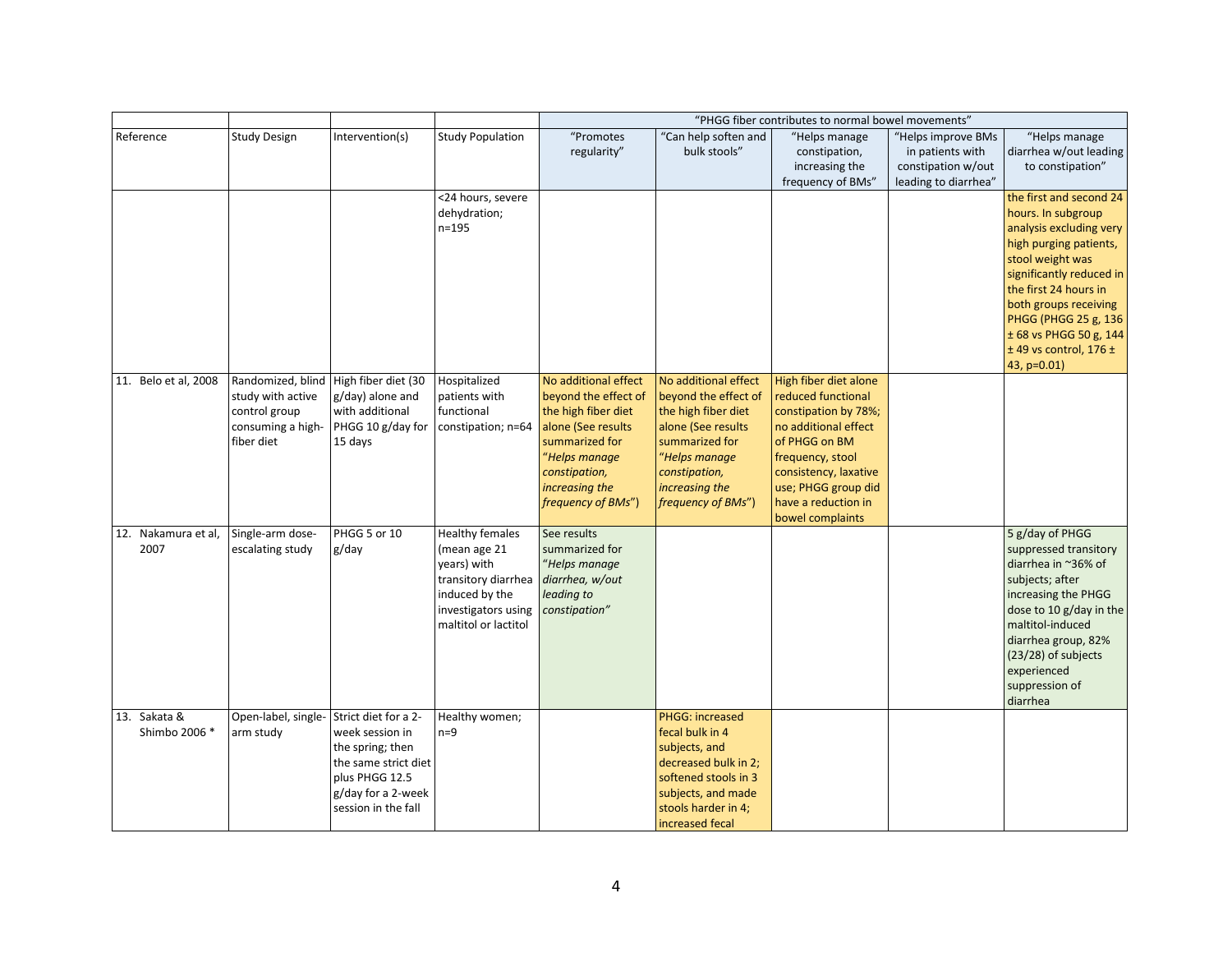|                                            |                                                  |                                                                                                                                                                                               |                                                                                                                                                                           |                                                                                                  |                                                              | "PHGG fiber contributes to normal bowel movements"                    |                                                                                      |                                                                                                                                                                                                                                                                                              |
|--------------------------------------------|--------------------------------------------------|-----------------------------------------------------------------------------------------------------------------------------------------------------------------------------------------------|---------------------------------------------------------------------------------------------------------------------------------------------------------------------------|--------------------------------------------------------------------------------------------------|--------------------------------------------------------------|-----------------------------------------------------------------------|--------------------------------------------------------------------------------------|----------------------------------------------------------------------------------------------------------------------------------------------------------------------------------------------------------------------------------------------------------------------------------------------|
| Reference                                  | <b>Study Design</b>                              | Intervention(s)                                                                                                                                                                               | <b>Study Population</b>                                                                                                                                                   | "Promotes<br>regularity"                                                                         | "Can help soften and<br>bulk stools"                         | "Helps manage<br>constipation,<br>increasing the<br>frequency of BMs" | "Helps improve BMs<br>in patients with<br>constipation w/out<br>leading to diarrhea" | "Helps manage<br>diarrhea w/out leading<br>to constipation"                                                                                                                                                                                                                                  |
|                                            |                                                  |                                                                                                                                                                                               |                                                                                                                                                                           |                                                                                                  | moisture in 5<br>subjects and<br>decreased moisture<br>in 2. |                                                                       |                                                                                      |                                                                                                                                                                                                                                                                                              |
| 14. Rushdi et al,<br>$2004 \bullet\bullet$ | Randomized<br>controlled trial                   | Fiber-free enteral<br>formula alone or<br>with PHGG 22 g/L<br>for 4 days                                                                                                                      | Adult patients on<br>enteral nutrition<br>with persistent<br>diarrhea; n=20                                                                                               | See results<br>summarized for<br>"Helps manage<br>diarrhea, w/out<br>leading to<br>constipation" |                                                              |                                                                       |                                                                                      | Number of liquid<br>stools in the PHGG<br>group on day 4 was<br>significantly lower vs<br>control $(1.0 \pm 0.7 \text{ vs }$<br>$2.1 \pm 0.8$ ; p<0.01); no<br>cases of constipation<br>reported in PHGG<br>group (1 case in<br>control)                                                     |
| 15. Homann et al,<br>$2004 \bullet\bullet$ | Randomized,<br>double-blind,<br>controlled study | <b>Enteral nutrition</b><br>without additional<br>fiber or with PHGG<br>added @ 20 g/L                                                                                                        | Patients with<br>diarrhea following<br>surgery/medical<br>illness, on total<br>enteral nutrition<br>$(n=30)$ or<br>supplemental<br>enteral nutrition<br>(n=70, 1000 mL/d) | See results<br>summarized for<br>"Helps manage<br>diarrhea, w/out<br>leading to<br>constipation" |                                                              |                                                                       |                                                                                      | Lower rate of diarrhea<br>events in PHGG vs<br>control (12% vs 30%);<br>fewer days with<br>diarrhea in PHGG<br>group vs controls (10.2<br>days vs 40.6 days);<br>discharge of enteral<br>nutrition secondary to<br>GI-side effects was<br>significantly less<br>common in PHGG vs<br>control |
| 16. Nakao et al,<br>2002                   | Open-label, single-<br>arm study                 | PHGG started at 7<br>g/day; increased at   79 years) with<br>1-week intervals to diarrhea during<br>28 g/day. After 4<br>weeks, PHGG<br>discontinued for 2<br>weeks to confirm<br>PHGG effect | Patients (mean age See results<br>long-term nutrition<br>management;<br>$n=20$                                                                                            | summarized for<br>"Helps manage<br>diarrhea, w/out<br>leading to<br>constipation"                |                                                              |                                                                       |                                                                                      | Fecal water content<br>and frequency of daily<br><b>BMs decreased</b><br>(p<0.01 and p<0.05,<br>respectively) after 4<br>weeks of PHGG                                                                                                                                                       |
| 17. Spapen et al,<br>$2001 \bullet\bullet$ | Randomized,<br>double-blind,<br>controlled study | Enteral formula<br>without added<br>fiber or with PHGG<br>added @ 22 g/L;<br>feeding provided<br>for a minimum of 6<br>days (mean                                                             | Septic patients<br>receiving total<br>enteral nutrition<br>(mean age 68<br>years); n=25                                                                                   | See results<br>summarized for<br>"Helps manage<br>diarrhea, w/out<br>leading to<br>constipation" |                                                              |                                                                       |                                                                                      | Significantly lower<br>frequency of diarrhea<br>days in PHGG group vs<br>control (8.8% ± 10.0%<br>vs 32.0% ± 15.3%;<br>P=0.001); PHGG also<br>had (vs control) fewer                                                                                                                         |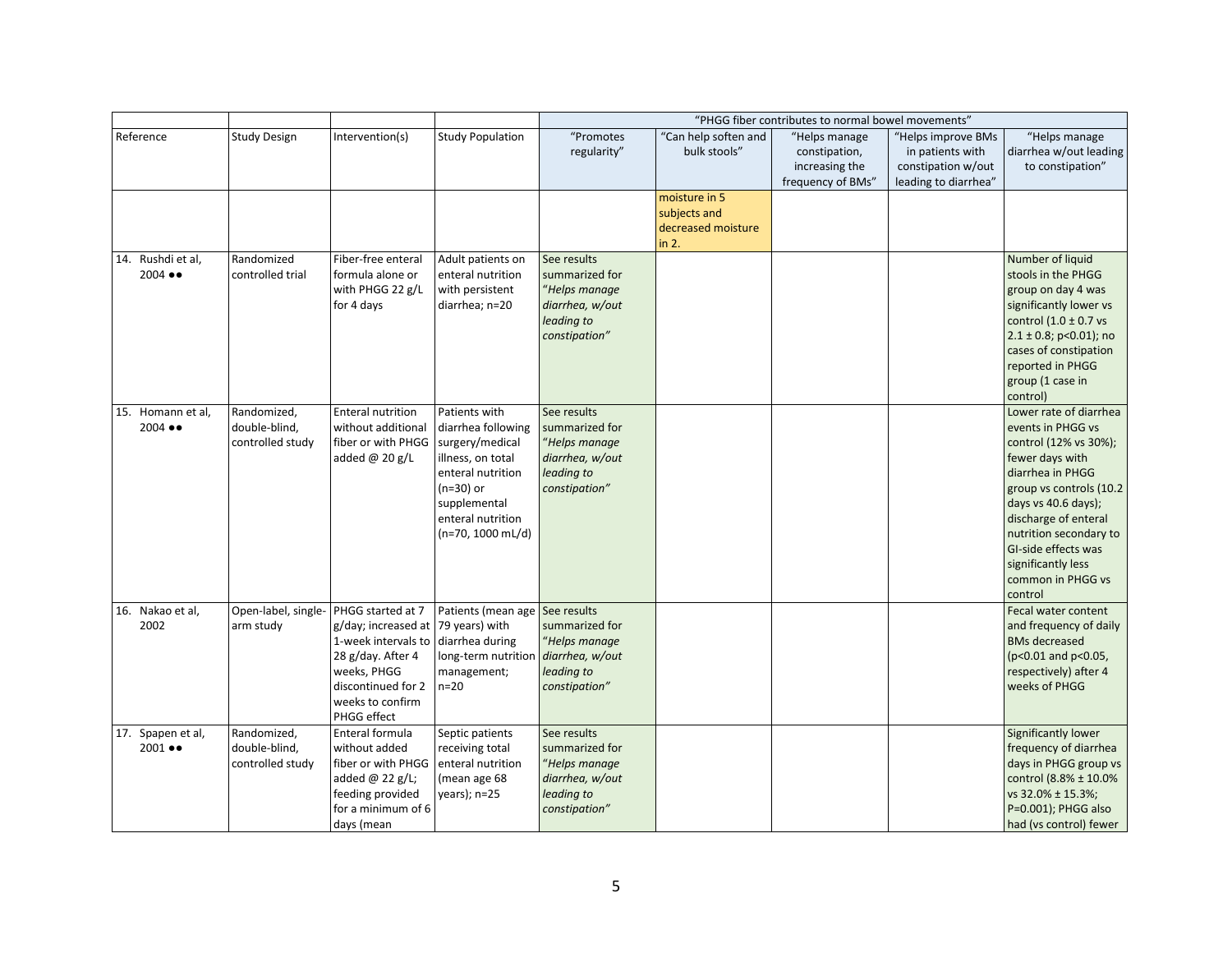|                              |                                                           |                                                                                                                                                                                                                                        |                                                                                                                           |                                                                                                                                                                                                                                                                                                     |                                                                                                                                                                               | "PHGG fiber contributes to normal bowel movements"                                                                                                                                                                                                                                                                                                                     |                                                              |                                                                                                                                                                                           |
|------------------------------|-----------------------------------------------------------|----------------------------------------------------------------------------------------------------------------------------------------------------------------------------------------------------------------------------------------|---------------------------------------------------------------------------------------------------------------------------|-----------------------------------------------------------------------------------------------------------------------------------------------------------------------------------------------------------------------------------------------------------------------------------------------------|-------------------------------------------------------------------------------------------------------------------------------------------------------------------------------|------------------------------------------------------------------------------------------------------------------------------------------------------------------------------------------------------------------------------------------------------------------------------------------------------------------------------------------------------------------------|--------------------------------------------------------------|-------------------------------------------------------------------------------------------------------------------------------------------------------------------------------------------|
| Reference                    | <b>Study Design</b>                                       | Intervention(s)                                                                                                                                                                                                                        | <b>Study Population</b>                                                                                                   | "Promotes<br>regularity"                                                                                                                                                                                                                                                                            | "Can help soften and<br>bulk stools"                                                                                                                                          | "Helps manage<br>constipation,<br>increasing the                                                                                                                                                                                                                                                                                                                       | "Helps improve BMs<br>in patients with<br>constipation w/out | "Helps manage<br>diarrhea w/out leading<br>to constipation"                                                                                                                               |
|                              |                                                           | duration was 148<br>days for PHGG<br>group; 146 days<br>for control group)                                                                                                                                                             |                                                                                                                           |                                                                                                                                                                                                                                                                                                     |                                                                                                                                                                               | frequency of BMs"                                                                                                                                                                                                                                                                                                                                                      | leading to diarrhea"                                         | days with diarrhea per<br>total feeding days<br>(16/148 days [10.8%]<br>vs 46/146 days<br>$[31.5\%]$ ; P<0.001) and<br>lower mean diarrhea<br>score (4.8 ± 6.4 vs 9.4<br>± 10.2; P<0.001) |
| 18. Giaccari et al,<br>2001  | Open-label, single-<br>arm study                          | PHGG 5 g/day for<br>24 weeks                                                                                                                                                                                                           | Patients with IBS,<br>14-71 yr old<br>(n=133 from weeks<br>1-4; increasing<br>dropout rate over<br>remainder of<br>study) | <b>BM</b> regularity (as<br>shown by the<br>standard deviation<br>for number of<br>BMs/week) improved<br>from week 3 onward<br>(vs. baseline); also,<br>maximum number of<br><b>BMs/week declined</b><br>progressively from 35<br>at baseline to 20 at<br>week 4, continuing<br>downward thereafter |                                                                                                                                                                               | <b>BMs/week were</b><br>significantly (P<0.05)<br>increased at weeks 3<br>and 12 (no statistical<br>analysis after week<br>12 due to high<br>dropout rate); mean<br>(SD) at baseline: 5.62<br>(4.29), at week 3:<br>6.23 (2.37), and at<br>week 12: 6.66 (1.6).                                                                                                        |                                                              |                                                                                                                                                                                           |
| 19. Tanaka et al,<br>2000 *  | Randomized,<br>placebo-<br>controlled,<br>crossover study | Test diet without<br>and with PHGG 7<br>g/day for 2 weeks<br>(PHGG fiber was<br>delivered via rice<br>gruel; all subjects<br>received the test<br>diet for 2 weeks<br>and the placebo<br>diet without<br>dietary fiber for 2<br>weeks) | Healthy women<br>(mean age 27.7<br>years); n=46                                                                           | See results<br>summarized for<br>"Helps manage<br>constipation,<br>increasing the<br>frequency of BMs"                                                                                                                                                                                              | Fecal volume was<br>significantly (p<0.05)<br>increased after 2<br>weeks vs pre-<br>treatment period;<br>similar trend for<br>increased fecal<br>volume vs placebo<br>control | In subjects with >4.5<br><b>BMs/week during</b><br>placebo (n=30), fecal<br>defecation frequency<br>increased during<br>PHGG from $6.5 \pm 2.2$<br>to $7.3 \pm 2.4$ times/<br>week; among<br>subjects with <4<br><b>BMs/week during</b><br>placebo (n=16), fecal<br>defecation frequency<br>increased during<br>PHGG from $3.2 \pm 0.7$<br>to 4.0 ± 0.9 times/<br>week |                                                              |                                                                                                                                                                                           |
| 20. Okazaki et al,<br>1999 * | 2 randomized,<br>placebo-<br>controlled trials            | Study 1: PHGG 10<br>g/day for 2 weeks<br>Study 2: PHGG 5<br>g/day for 2 weeks                                                                                                                                                          | Study 1: Healthy<br>adults; n=14 (all<br>but 1 were<br>women)                                                             | See results<br>summarized for<br>"Helps manage<br>constipation,                                                                                                                                                                                                                                     | Study 1: PHGG<br>increased fecal<br>volume significantly<br>(p<0.01)                                                                                                          | Study 1: PHGG<br>increased BMs/week<br>from $5.29 \pm 2.61$ to<br>$6.86 \pm 2.11$ after the<br>first week and to                                                                                                                                                                                                                                                       |                                                              |                                                                                                                                                                                           |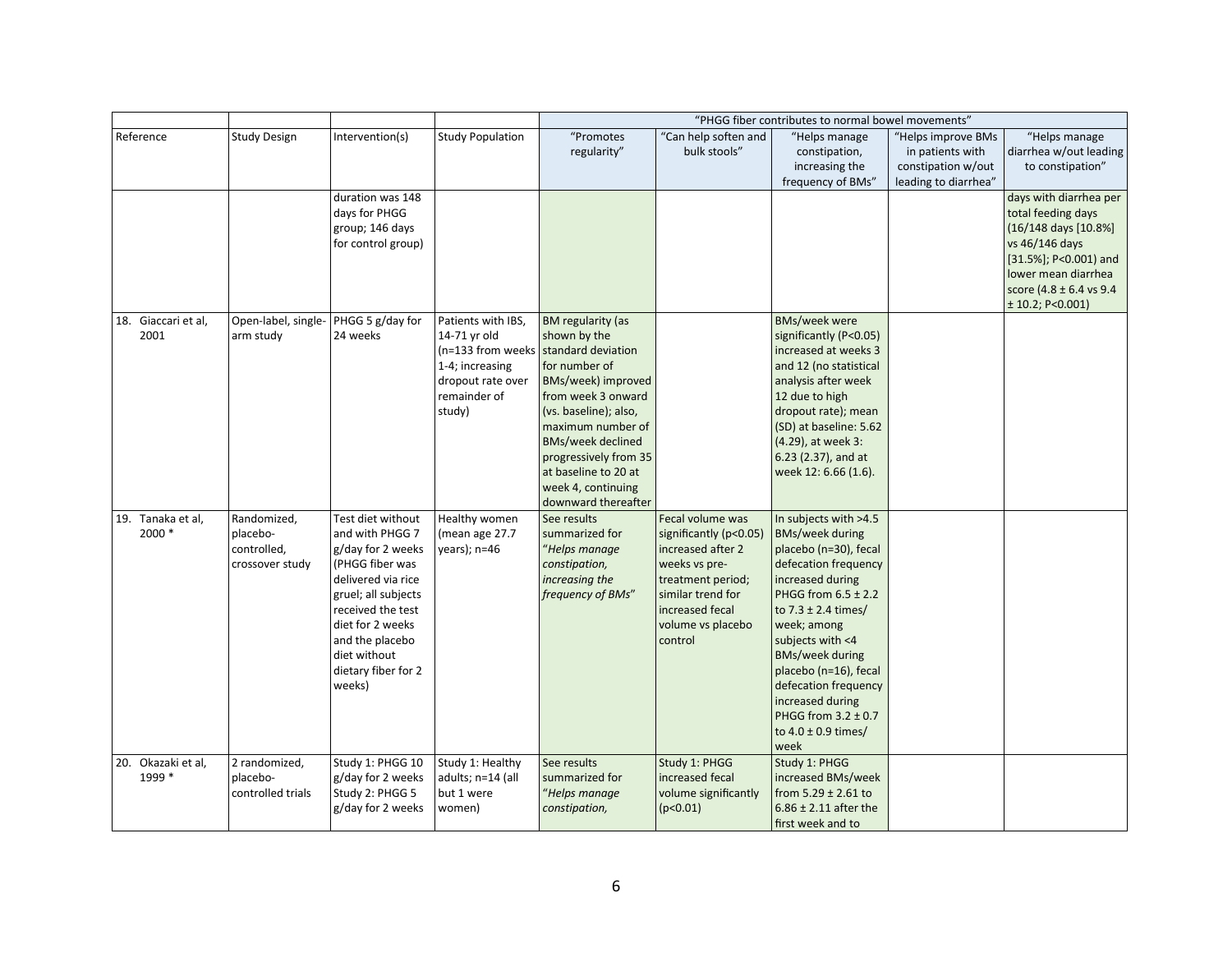|                             |                                                  |                                                                                                                                 |                                                                                                                            |                                                                                                        |                                                                                       | "PHGG fiber contributes to normal bowel movements"                                                                                                                                                                              |                                                                                   |                                                                                                                                                                                                                                                                                                                                                                                                                                                  |
|-----------------------------|--------------------------------------------------|---------------------------------------------------------------------------------------------------------------------------------|----------------------------------------------------------------------------------------------------------------------------|--------------------------------------------------------------------------------------------------------|---------------------------------------------------------------------------------------|---------------------------------------------------------------------------------------------------------------------------------------------------------------------------------------------------------------------------------|-----------------------------------------------------------------------------------|--------------------------------------------------------------------------------------------------------------------------------------------------------------------------------------------------------------------------------------------------------------------------------------------------------------------------------------------------------------------------------------------------------------------------------------------------|
| Reference                   | <b>Study Design</b>                              | Intervention(s)                                                                                                                 | <b>Study Population</b>                                                                                                    | "Promotes<br>regularity"                                                                               | "Can help soften and<br>bulk stools"                                                  | "Helps manage<br>constipation,<br>increasing the                                                                                                                                                                                | "Helps improve BMs<br>in patients with<br>constipation w/out                      | "Helps manage<br>diarrhea w/out leading<br>to constipation"                                                                                                                                                                                                                                                                                                                                                                                      |
|                             |                                                  |                                                                                                                                 | Study 2: Healthy<br>women; n=15                                                                                            | increasing the<br>frequency of BMs"                                                                    | Study 2: PHGG<br>increased fecal<br>volume significantly<br>(p<0.01)                  | frequency of BMs"<br>$7.14 \pm 3.59$ after 2<br>weeks (p<0.01)<br>Study 2: PHGG<br>increased BMs/week<br>from $3.67 \pm 1.45$ to<br>$5.53 \pm 2.23$ after the<br>first week and to<br>$5.21 \pm 1.76$ after 2<br>weeks (p<0.05) | leading to diarrhea"                                                              |                                                                                                                                                                                                                                                                                                                                                                                                                                                  |
| 21. Patrick et al,<br>1998  | Open-label, single-<br>arm study                 | PHGG started at 4<br>g/day and<br>gradually<br>increased to 12<br>g/day, while<br>concurrently<br>decreasing laxative<br>dosing | Elderly residents<br>who regularly<br>consumed<br>laxatives; n=16                                                          | See results<br>summarized for<br>"Helps manage<br>constipation,<br>increasing the<br>frequency of BMs" | Stool consistency<br>maintained as PHGG<br>gradually replaced<br>regular laxative use | Similar BM frequency<br>in the laxative $(1.1 \pm$<br>1.0 times/day) and<br>PHGG (1.0 ± 0.6<br>times/day) phases                                                                                                                | "Ease of BMs"<br>maintained as PHGG<br>gradually replaced<br>regular laxative use |                                                                                                                                                                                                                                                                                                                                                                                                                                                  |
| 22. Yamatoya et al,<br>1995 | Randomized,<br>parallel group<br>study           | PHGG 5 g/day or<br>15 g/day for 2<br>weeks                                                                                      | Healthy women;<br>$n=65$                                                                                                   | See results<br>summarized for<br>"Helps manage<br>constipation,<br>increasing the<br>frequency of BMs" | Trending increase in<br>fecal volume<br>observed in both<br>groups                    | Significant (p<0.05)<br>increase in BM<br>frequency in both<br>groups                                                                                                                                                           |                                                                                   |                                                                                                                                                                                                                                                                                                                                                                                                                                                  |
| 23. Homann et al,<br>1994   | Randomized,<br>double-blind,<br>controlled trial | Standard enteral<br>formula without<br>and with PHGG @<br>20 g/L                                                                | Post-operative<br>patients receiving<br>either total enteral<br>nutrition (n=30) or<br>partial enteral<br>nutrition (n=70) | See results<br>summarized for<br>"Helps manage<br>diarrhea, w/out<br>leading to<br>constipation"       |                                                                                       |                                                                                                                                                                                                                                 |                                                                                   | Use of PHGG resulted<br>in significantly fewer<br>patients with diarrhea<br>(12% vs. 30% on the<br>fiber-free formula,<br>p<0.05) and a<br>significant reduction in<br>the number of days<br>patients suffered from<br>diarrhea (10.2 vs. 40.6<br>days, p<0.05). Enteral<br>nutrition was<br>discontinued due to GI<br>side effects in 4<br>patients on the control<br>diet, and 0 patients on<br>the PHGG-<br>supplemented diet<br>$(p<0.05)$ . |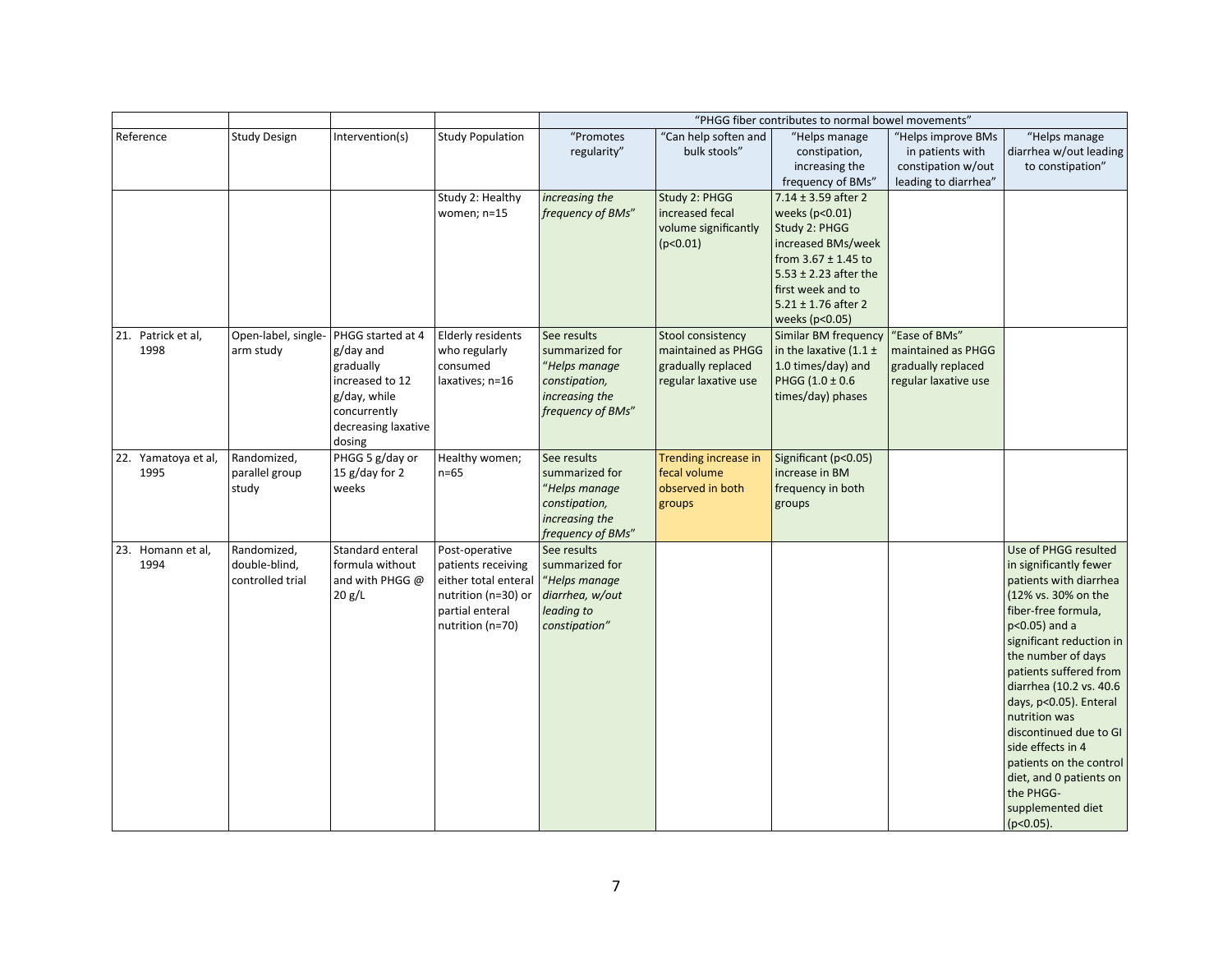|                          |                     |                                             |                         |                                    |                                               | "PHGG fiber contributes to normal bowel movements" |                      |                        |
|--------------------------|---------------------|---------------------------------------------|-------------------------|------------------------------------|-----------------------------------------------|----------------------------------------------------|----------------------|------------------------|
| Reference                | <b>Study Design</b> | Intervention(s)                             | <b>Study Population</b> | "Promotes                          | "Can help soften and                          | "Helps manage                                      | "Helps improve BMs   | "Helps manage          |
|                          |                     |                                             |                         | regularity"                        | bulk stools"                                  | constipation,                                      | in patients with     | diarrhea w/out leading |
|                          |                     |                                             |                         |                                    |                                               | increasing the                                     | constipation w/out   | to constipation"       |
|                          |                     |                                             |                         |                                    |                                               | frequency of BMs"                                  | leading to diarrhea" |                        |
| 24. Takahashi et al,     | Open-label, single- | PHGG 11 g/day for                           | Women with              | See results                        | Fecal moisture                                | Significant increase                               |                      |                        |
| 1994                     | arm study           | 3 weeks                                     | constipation            | summarized for                     | increased                                     | in mean BMs/day                                    |                      |                        |
|                          |                     |                                             | (abdominal pain         | "Helps manage                      | significantly from                            | from $0.46 \pm 0.03$ to                            |                      |                        |
|                          |                     |                                             | and discomfort          | constipation,                      | 69.1% to 73.8% (pre-                          | $0.66 \pm 0.05$ with                               |                      |                        |
|                          |                     |                                             | and BM frequency        | increasing the                     | vs post-PHGG);                                | PHGG consumption.                                  |                      |                        |
|                          |                     |                                             | typically <3x/week;     | frequency of BMs"                  | average fecal weight                          | Three weeks after                                  |                      |                        |
|                          |                     |                                             | volunteers were         |                                    | also increased from                           | PHGG was stopped,                                  |                      |                        |
|                          |                     |                                             | employed or             |                                    | 88.9 ± 8.2 to 104 ±                           | daily frequency of                                 |                      |                        |
|                          |                     |                                             | family members of       |                                    | 10.3 g per day; no                            | <b>BMs decreased</b>                               |                      |                        |
|                          |                     |                                             | the study sponsor),     |                                    | significant difference                        | significantly to 0.52 ±                            |                      |                        |
|                          |                     |                                             | ages 18-48 years        |                                    | was observed in the                           | 0.04                                               |                      |                        |
|                          |                     |                                             | (mean 28.7); n=15       |                                    | fecal wet or dry                              |                                                    |                      |                        |
|                          |                     |                                             |                         |                                    | weight (pre- to post-                         |                                                    |                      |                        |
|                          |                     |                                             |                         |                                    | PHGG)                                         |                                                    |                      |                        |
| 25. Takahashi et al,     | Open-label, single- | PHGG 36 g/day (3                            | Healthy men; n=8        | See results                        | Significant (p<0.05)                          | Mean BMs/day                                       |                      |                        |
| 1993                     | arm study           | servings/day for 4                          |                         | summarized for                     | increase in fecal                             | increased                                          |                      |                        |
|                          |                     | weeks) (Control                             |                         | "Helps manage                      | weight (122.6 ± 11.7)                         | significantly at weeks                             |                      |                        |
|                          |                     | diet for 4 weeks,                           |                         | constipation,                      | to $195.2 \pm 17.7$ g per                     | 3 and 4 of PHGG                                    |                      |                        |
|                          |                     | then free diet for 4                        |                         | increasing the                     | day) pre- vs post-                            | administration (vs                                 |                      |                        |
|                          |                     | weeks, then                                 |                         | frequency of BMs"                  | PHGG                                          | both control and free                              |                      |                        |
|                          |                     | control diet +                              |                         |                                    |                                               | diet periods); control                             |                      |                        |
|                          |                     | PHGG for 4 weeks)                           |                         |                                    |                                               | diet period = $0.89 \pm$                           |                      |                        |
|                          |                     |                                             |                         |                                    |                                               | 0.15; free diet period                             |                      |                        |
|                          |                     |                                             |                         |                                    |                                               | $= 0.93 \pm 0.14$ ; PHGG                           |                      |                        |
|                          |                     |                                             |                         |                                    |                                               | week $3 = 1.09 \pm 0.16$ ;                         |                      |                        |
|                          |                     |                                             |                         |                                    |                                               | PHGG week $4 = 1.13$                               |                      |                        |
|                          |                     |                                             |                         |                                    |                                               | ± 0.13                                             |                      |                        |
| 26. Meier et al,<br>1993 | Randomized,         | Self-selected diet                          | Healthy males;          | Not clear that the                 | Stool consistency did<br>not differ among the | No significant<br>difference in                    |                      |                        |
|                          | crossover study     | vs standard enteral n=12<br>formula (fiber- |                         | experimental<br>conditions in this | diet periods                                  | BMs/day across the 3                               |                      |                        |
|                          |                     | free) vs standard                           |                         | study (in which PHGG               |                                               | diet interventions                                 |                      |                        |
|                          |                     | enteral formula                             |                         | was added to a total               |                                               | $(1.0 \pm 0.03$ for self-                          |                      |                        |
|                          |                     | plus PHGG @ 21                              |                         | liquid diet in healthy             |                                               | selected diet; 1.15 ±                              |                      |                        |
|                          |                     | g/L; each diet was                          |                         | volunteers without                 |                                               | 0.16 for fiber-free                                |                      |                        |
|                          |                     | consumed for 7                              |                         | constipation or                    |                                               | liquid diet; $0.95 \pm$                            |                      |                        |
|                          |                     | days                                        |                         | diarrhea) have                     |                                               | 0.08 for liquid                                    |                      |                        |
|                          |                     |                                             |                         | external validity                  |                                               | diet+PHGG). The sum                                |                      |                        |
|                          |                     |                                             |                         | (generalizability) to a            |                                               | of all BMs was not                                 |                      |                        |
|                          |                     |                                             |                         | healthy population                 |                                               | significantly different                            |                      |                        |
|                          |                     |                                             |                         | using PHGG to                      |                                               | during the period of                               |                      |                        |
|                          |                     |                                             |                         | support regularity or              |                                               | liquid diet without                                |                      |                        |
|                          |                     |                                             |                         | to a population with               |                                               | fiber ( $n=83$ ) and the                           |                      |                        |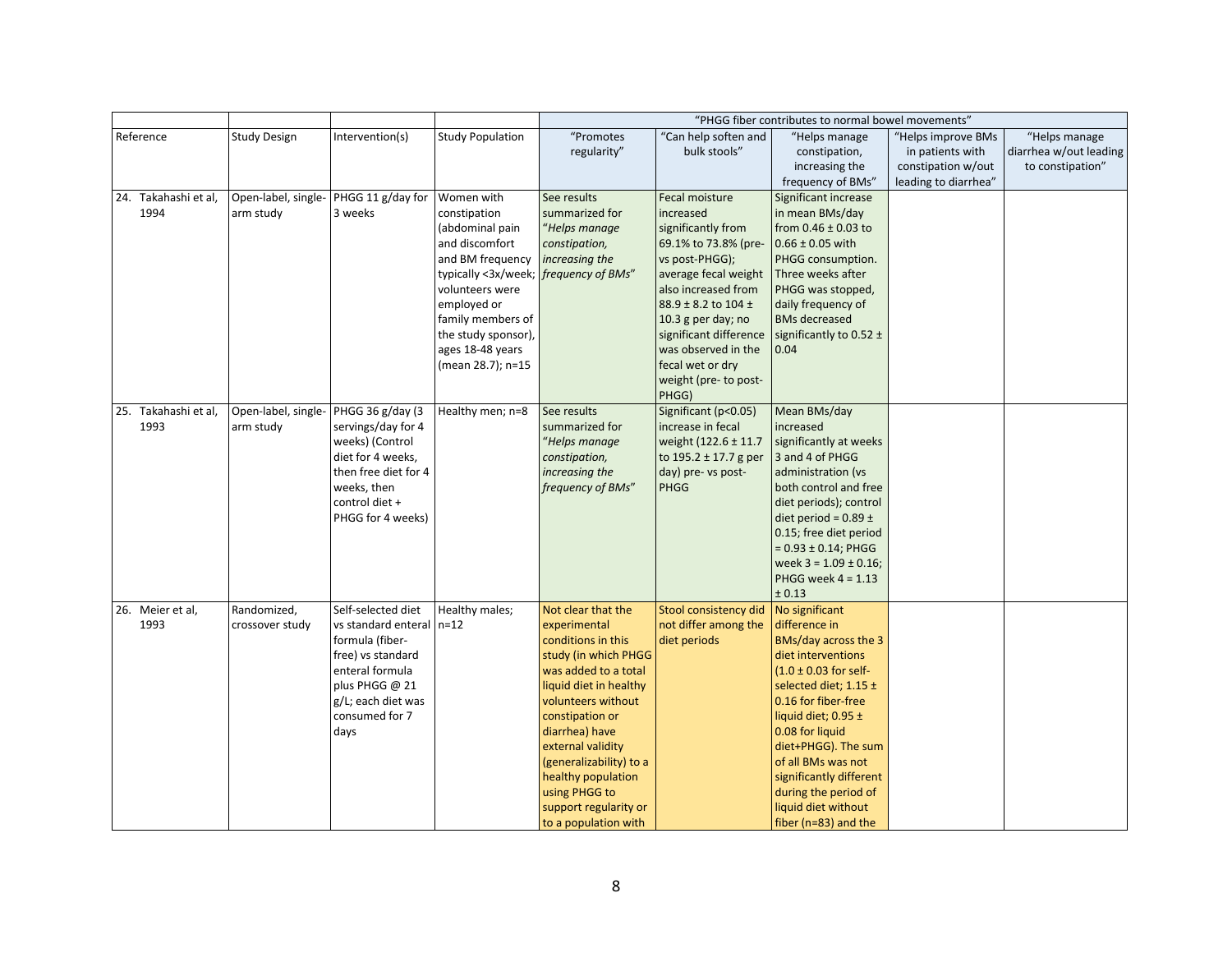|                                      |                                                 |                                                                                                                                                                                                                                               |                                                                                                                                                                                                      |                                                                                                                                                                                                                                                                                                                                                                                                                                              |                                                                                                                                                                                    | "PHGG fiber contributes to normal bowel movements"                                                                                           |                                                                                                                                                                          |                                                                                                                                                                                                                        |
|--------------------------------------|-------------------------------------------------|-----------------------------------------------------------------------------------------------------------------------------------------------------------------------------------------------------------------------------------------------|------------------------------------------------------------------------------------------------------------------------------------------------------------------------------------------------------|----------------------------------------------------------------------------------------------------------------------------------------------------------------------------------------------------------------------------------------------------------------------------------------------------------------------------------------------------------------------------------------------------------------------------------------------|------------------------------------------------------------------------------------------------------------------------------------------------------------------------------------|----------------------------------------------------------------------------------------------------------------------------------------------|--------------------------------------------------------------------------------------------------------------------------------------------------------------------------|------------------------------------------------------------------------------------------------------------------------------------------------------------------------------------------------------------------------|
| Reference                            | Study Design                                    | Intervention(s)                                                                                                                                                                                                                               | <b>Study Population</b>                                                                                                                                                                              | "Promotes<br>regularity"                                                                                                                                                                                                                                                                                                                                                                                                                     | 'Can help soften and<br>bulk stools"                                                                                                                                               | "Helps manage<br>constipation,<br>increasing the<br>frequency of BMs"                                                                        | "Helps improve BMs<br>in patients with<br>constipation w/out<br>leading to diarrhea"                                                                                     | "Helps manage<br>diarrhea w/out leading<br>to constipation"                                                                                                                                                            |
|                                      |                                                 |                                                                                                                                                                                                                                               |                                                                                                                                                                                                      | a tendency towards<br>constipation or<br>diarrhea using PHGG<br>to normalize BMs                                                                                                                                                                                                                                                                                                                                                             |                                                                                                                                                                                    | period of liquid diet<br>with fiber (n=69).                                                                                                  |                                                                                                                                                                          |                                                                                                                                                                                                                        |
| 27. Lampe et al,<br>1992             | Randomized,<br>double-blind,<br>crossover study | 3 enteral formula<br>diets: fiber-free<br>formula with<br>Maltrin 21 g/day<br>or PHGG 21 g/day<br>or soy<br>polysaccharide 21<br>g/day in random<br>order; data also<br>collected during a<br>period of self-<br>selected diet at<br>baseline | Healthy males;<br>$n = 11$                                                                                                                                                                           | Not clear that the<br>experimental<br>conditions in this<br>study (in which PHGG and fecal moisture<br>was added to a total<br>liquid diet in healthy<br>volunteers without<br>constipation or<br>diarrhea) have<br>external validity<br>(generalizability) to a<br>healthy population<br>using PHGG to<br>support regularity or<br>to a population with<br>a tendency towards<br>constipation or<br>diarrhea using PHGG<br>to normalize BMs | <b>Fecal consistency</b><br>was similar on all<br>diets; fecal weight<br>did not differ<br>significantly on the<br>PHGG-enriched liquid<br>diet and the fiber-<br>free liquid diet | <b>Stool frequency</b><br>(BMs/day) did not<br>differ significantly on<br>the PHGG-enriched<br>liquid diet and the<br>fiber-free liquid diet |                                                                                                                                                                          |                                                                                                                                                                                                                        |
| <b>Studies Conducted in Children</b> |                                                 |                                                                                                                                                                                                                                               |                                                                                                                                                                                                      |                                                                                                                                                                                                                                                                                                                                                                                                                                              |                                                                                                                                                                                    |                                                                                                                                              |                                                                                                                                                                          |                                                                                                                                                                                                                        |
| 28. Alam et al, 2015                 | Randomized<br>controlled trial                  | WHO oral<br>rehydration<br>solution alone or<br>with PHGG 15 g/L                                                                                                                                                                              | Children ages 6-36<br>months with acute<br>watery diarrhea of<br><7 days duration,<br>some or severe<br>dehydration, and<br>low (<-3) weight-<br>for-length/weight-<br>for-age z-score;<br>$n = 126$ |                                                                                                                                                                                                                                                                                                                                                                                                                                              |                                                                                                                                                                                    |                                                                                                                                              |                                                                                                                                                                          | Duration (hours) of<br>diarrhea was shorter<br>in PHGG vs control (57<br>$± 31$ vs 75 $± 39$ ;<br>p=0.01); Kaplan Meier<br>survival analysis also<br>showed reduced<br>duration of diarrhea in<br>PHGG group (p=0.045) |
| 29. Romano et al,<br>2013            | Randomized,<br>placebo-<br>controlled study     | 5 g/day of PHGG in<br>50 mL of fruit-juice<br>or 50 mL of juice<br>only, for 4 weeks                                                                                                                                                          | Children ages 8-16<br>years with chronic<br>abdominal pain<br>(CAP) or IBS (per<br>Rome III); n=60                                                                                                   | 40% of children in<br>the PHGG group had<br>normalized bowel<br>habits (ie, Bristol<br>ratings of 3 or 4) at 4<br>and 8 weeks, vs<br>13.3% in the control<br>group (p=0.025).                                                                                                                                                                                                                                                                |                                                                                                                                                                                    |                                                                                                                                              | Bristol scores in the<br>IBS-C subgroup<br>trended toward<br>greater improvement<br>(ie, were increased)<br>vs placebo but did<br>not reach statistical<br>significance. | Bristol scores in the<br><b>IBS-D subgroup</b><br>trended toward<br>greater improvement<br>(ie, were decreased) vs<br>placebo but did not<br>reach statistical<br>significance.                                        |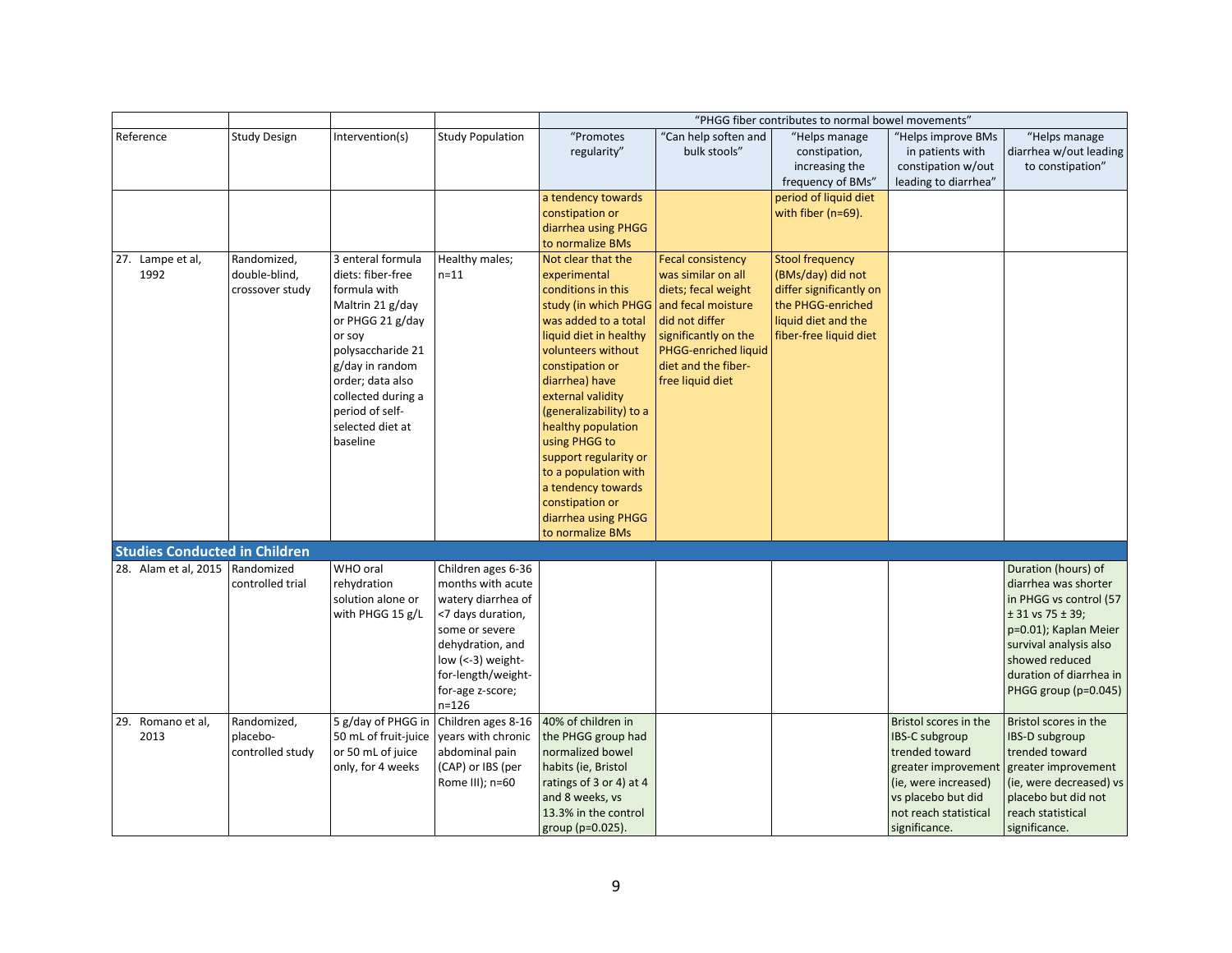|                                              |                                                  |                                                                                                                                                          |                                                                                                             |                                                                                                                                                           |                                                                                                                                                                                          | "PHGG fiber contributes to normal bowel movements"                                                                                                                                                                                                                                                                                                                                                                                                                 |                                                                                                                                                                                                                                                                                                                                                                                    |                                                                                                                                                                                                  |
|----------------------------------------------|--------------------------------------------------|----------------------------------------------------------------------------------------------------------------------------------------------------------|-------------------------------------------------------------------------------------------------------------|-----------------------------------------------------------------------------------------------------------------------------------------------------------|------------------------------------------------------------------------------------------------------------------------------------------------------------------------------------------|--------------------------------------------------------------------------------------------------------------------------------------------------------------------------------------------------------------------------------------------------------------------------------------------------------------------------------------------------------------------------------------------------------------------------------------------------------------------|------------------------------------------------------------------------------------------------------------------------------------------------------------------------------------------------------------------------------------------------------------------------------------------------------------------------------------------------------------------------------------|--------------------------------------------------------------------------------------------------------------------------------------------------------------------------------------------------|
| Reference                                    | <b>Study Design</b>                              | Intervention(s)                                                                                                                                          | <b>Study Population</b>                                                                                     | "Promotes<br>regularity"                                                                                                                                  | "Can help soften and<br>bulk stools"                                                                                                                                                     | "Helps manage<br>constipation,<br>increasing the<br>frequency of BMs"                                                                                                                                                                                                                                                                                                                                                                                              | "Helps improve BMs<br>in patients with<br>constipation w/out<br>leading to diarrhea"                                                                                                                                                                                                                                                                                               | "Helps manage<br>diarrhea w/out leading<br>to constipation"                                                                                                                                      |
| 30. Paul et al, 2011                         | Open-label, single-<br>arm study                 | PHGG for a<br>minimum of 6-8<br>weeks; no dosage<br>information<br>provided                                                                              | years, with IBS<br>symptoms; 72%<br>were >5 years of<br>age; n=46                                           | Children, ages 1-18 Pre- to post-PHGG<br>improvement of:<br>- alternating diarrhea<br>and constipation in<br>82% (23/28);<br>- diarrhea in 58%<br>(11/18) |                                                                                                                                                                                          |                                                                                                                                                                                                                                                                                                                                                                                                                                                                    | See results<br>summarized for<br>"Supports regularity"                                                                                                                                                                                                                                                                                                                             | See results<br>summarized for<br>"Supports regularity"                                                                                                                                           |
| 31. Üstündağ et al,<br>$2010 \bullet\bullet$ | Randomized<br>design with active<br>control      | PHGG (3, 4, or 5<br>g/day for ages 4-6,<br>6-12, and 12-16<br>years, respectively) Rome III); n=61<br>or lactulose syrup<br>(1 ml/kg/day) for 4<br>weeks | Children, ages 4-16<br>years with<br>constipation (per                                                      | See results<br>summarized for<br>"Helps manage<br>constipation,<br>increasing the<br>frequency of BMs"                                                    | <b>Stool softness</b><br>improved in both<br>groups (PHGG: 2.1 to<br>3.9; Lactulose: 2.8 to<br>4.3; p<0.05); the<br>difference between<br>groups was not<br>statistically<br>significant | Mean weekly BMs<br>increased (p<0.05)<br>from $4 \pm 0.7$ to $6 \pm$<br>1.06 in the lactulose<br>group and from $4 \pm$<br>0.7 to $5 \pm 1.7$ in the<br>PHGG group.<br>Although the<br>increase in the<br>lactulose group was<br>larger (vs PHGG;<br>p<0.05), the authors<br>noted that parents<br>and children were<br>satisfied with the<br>increased defecation<br>frequency, and<br>decreased abdominal<br>pain and stool<br>withholding obtained<br>with PHGG | Results showed an<br>increase in mean<br>weekly defecation<br>frequency with PHGG<br>of 1 BM/week; the<br>mean increase with<br>laxative use was 2<br>BMs/week. No<br>evidence of diarrhea<br>resulting from PHGG<br>treatment. Parents<br>expressed more<br>frequent complaints<br>about adverse side<br>effects in the<br>lactulose group,<br>especially regarding<br>flatulence |                                                                                                                                                                                                  |
| 32. Alam et al, 2005<br>$\bullet \bullet$    | Randomized<br>controlled trial                   | Comminuted<br>chicken diet with<br>or without 20 g/L<br>PHGG                                                                                             | Male children,<br>ages 5-24 months,<br>with history of<br>watery diarrhea<br>lasting for >14<br>days; n=116 | See results<br>summarized for<br>"Helps manage<br>diarrhea, w/out<br>leading to<br>constipation"                                                          |                                                                                                                                                                                          |                                                                                                                                                                                                                                                                                                                                                                                                                                                                    |                                                                                                                                                                                                                                                                                                                                                                                    | PHGG improved % of<br>children with diarrhea<br>resolved within 7 days<br>(84% vs. 62%; p=0.02);<br>survival analysis also<br>showed reduced<br>duration of diarrhea<br>with PHGG ( $p=0.0017$ ) |
| 33. Alam et al, 2000<br>$\bullet\bullet$     | Randomized,<br>double-blind,<br>controlled study | WHO ORS without<br>or with 20 g/L<br>PHGG                                                                                                                | Male children,<br>ages 4-18 months,<br>with watery<br>diarrhea <48 hours<br>duration; n=150                 | See results<br>summarized for<br>"Helps manage<br>diarrhea, w/out<br>leading to<br>constipation"                                                          |                                                                                                                                                                                          |                                                                                                                                                                                                                                                                                                                                                                                                                                                                    |                                                                                                                                                                                                                                                                                                                                                                                    | PHGG reduced the<br>duration of diarrhea vs<br>control (mean ± SD, 74<br>$± 37$ vs. 90 $± 50$ hours,<br>P=0.03). Survival<br>analysis for duration of                                            |